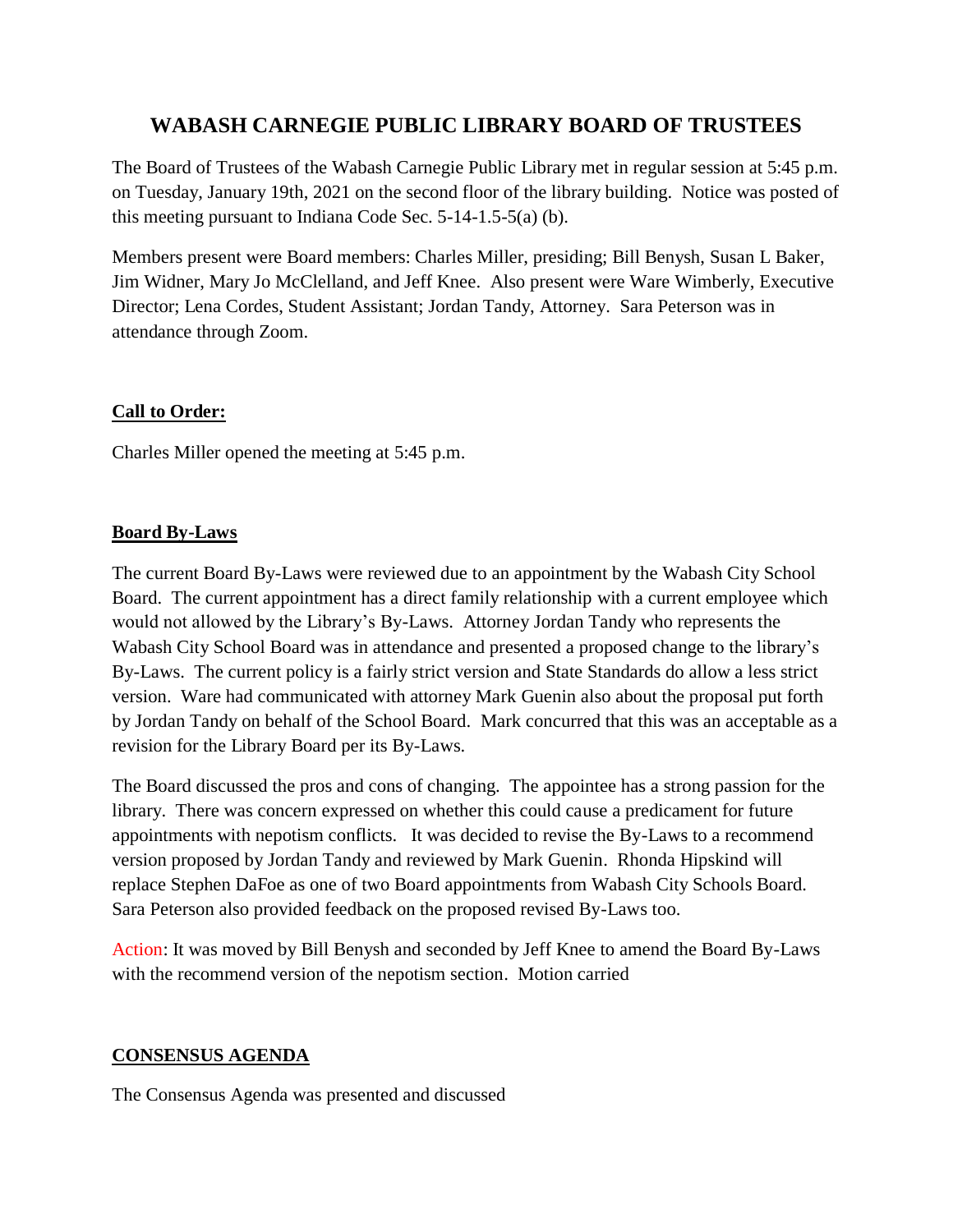- a. Approval of December  $15<sup>th</sup>$ , 2020, Minutes
- b. Financial Report
- c. December (2019) Payroll
- d. January Claims

There was discussion on reimbursement in general for staff who take library science classes for library certification purpose. The library reimburses staff who take those required courses only for certification purposes. Staff can complete those courses through Ivy Tech State College or Indiana University's School of Informatics. There is a cost difference between the courses the two schools offer. Unfortunately, the classes from Ivy Tech can't transfer to the Indiana University's School of Informatics. Trustees discussed if it should set a cap and asked Ware to bring a comparison of the cost between Ivy Tech and Indiana University courses. Another factor to consider with this topic is that Wabash Carnegie Public Library could become a Class C level public library due the City's population mostly being under 10,000 pending the Census 2020 results. It as agreed to discuss this topic at a later date when more information is available.

Action: It was moved by Susan L. Baker and seconded by Bill Benysh to approve the Consensus Agenda. Motion passed

# **PRESIDENT'S REPORT**

No report

# **COMMITTEE REPORT**

Bill Benysh reported discussion on the Park Board about the StoryWalk. There are concerns about various strangers making staff uncomfortable and scaring patrons away. The police department will try to increase patrols there and Adam Hall could be free to assist with any set up by library staff. Bill also talked to Adam about paving for the Story Walk and Adam was going to check on a quote for such a project.

# **OLD BUSINESS**

Personnel Policy/Personnel Background Check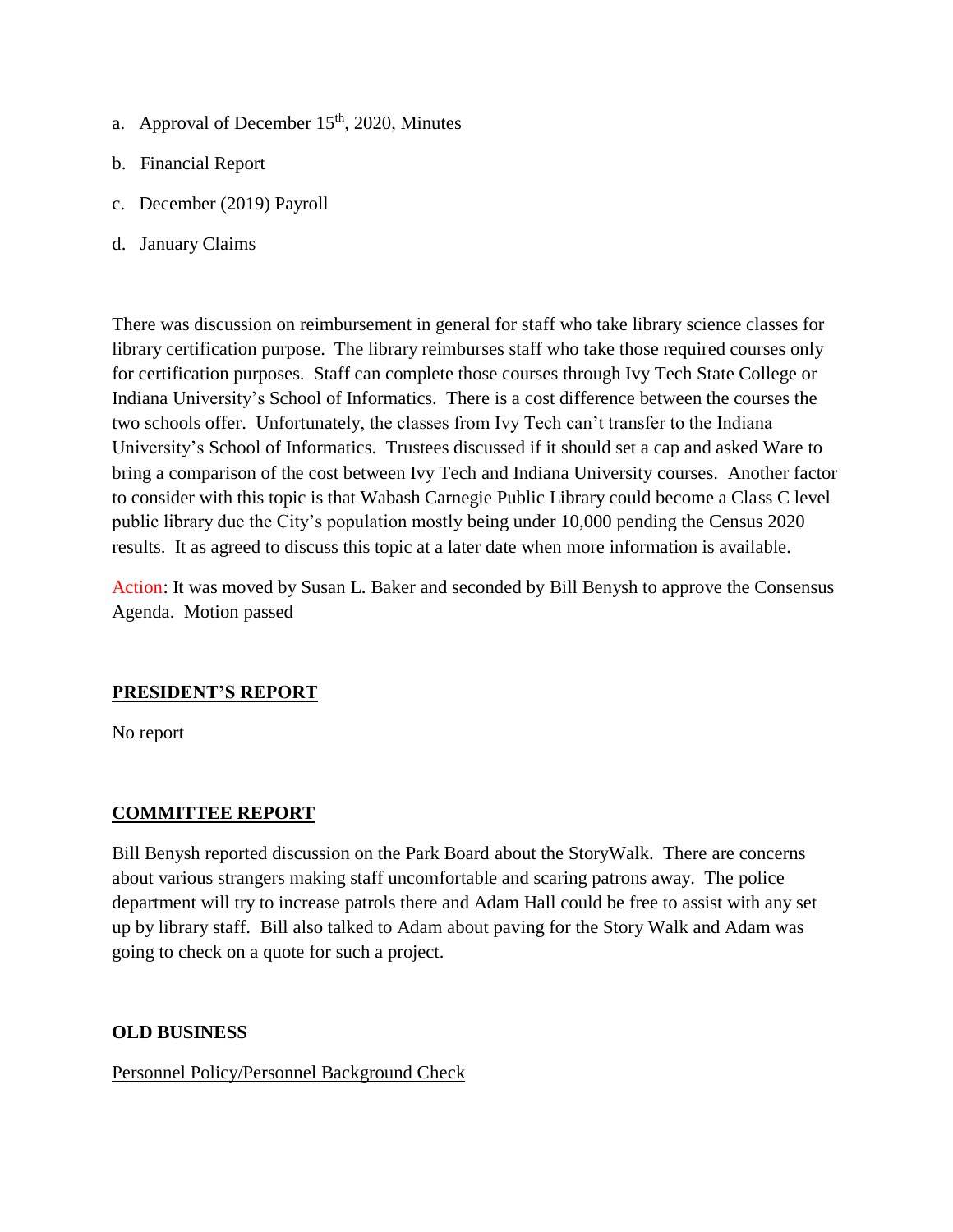Ware presented a revised Personnel Policy with some a few revisions. The revisions were discussed. It was decided that additional worked is needed by Ware on the document and decided to table until the February meeting.

Action: It was moved by Bill Benysh and seconded by Jim Widner to table the Personnel Policy revision until the February Board meeting. Motion carried.

## **DIRECTOR'S REPORT/ADMINISTRTIVE UPDATE**

#### Farlow Property

Ware and trustees discussed Dr. Farlow's offer to sell the house to the library. Dr. Farlow is looking to sell the property and house in the very near future due to retirement. The library has expressed possible interest in the recent past but nothing resulted from that. The Board and Ware discussed a number of factors and variables from the library's perspective. Due to the renovation needs and other factors of the house, repurposing the structure does not seem a very viable option. The option of tearing the building was discussed. Further information would be need to know in terms of the City's Historic District and any other historical significance with the property. The Board instructed Ware to replied to Mark Guenin that library was interested in discussing with Dr. Farlow the possibility of purchasing the property. The Board saw an advantage of purchasing is that it would provide future Boards additional options to enlarging or expanding the library building or campus if pursued.

## Reopening

The library has been continuing with curbside service since November but is hoping to open up the library building soon to the general public. Curbside services have gone well so far. Along with getting reading material out to library patrons and the community, the library is providing printing services for library patrons. Ware will continue to consult with Dr. Roe of the Wabash County Health Department as we get closer to February  $1<sup>st</sup>$ . If it is decided to maintain curbside service past February  $1<sup>st</sup>$ , a two-week time period would be used for a measuring stick in terms of how long before a tentative opening up the building date.

## Strategic Planning:

Ware and Sara discussed the Long Range & Strategic Plan 2019-2022 for a few minutes with Trustees. Some initials ideas were discussed but it was agreed that the Board and Sara should